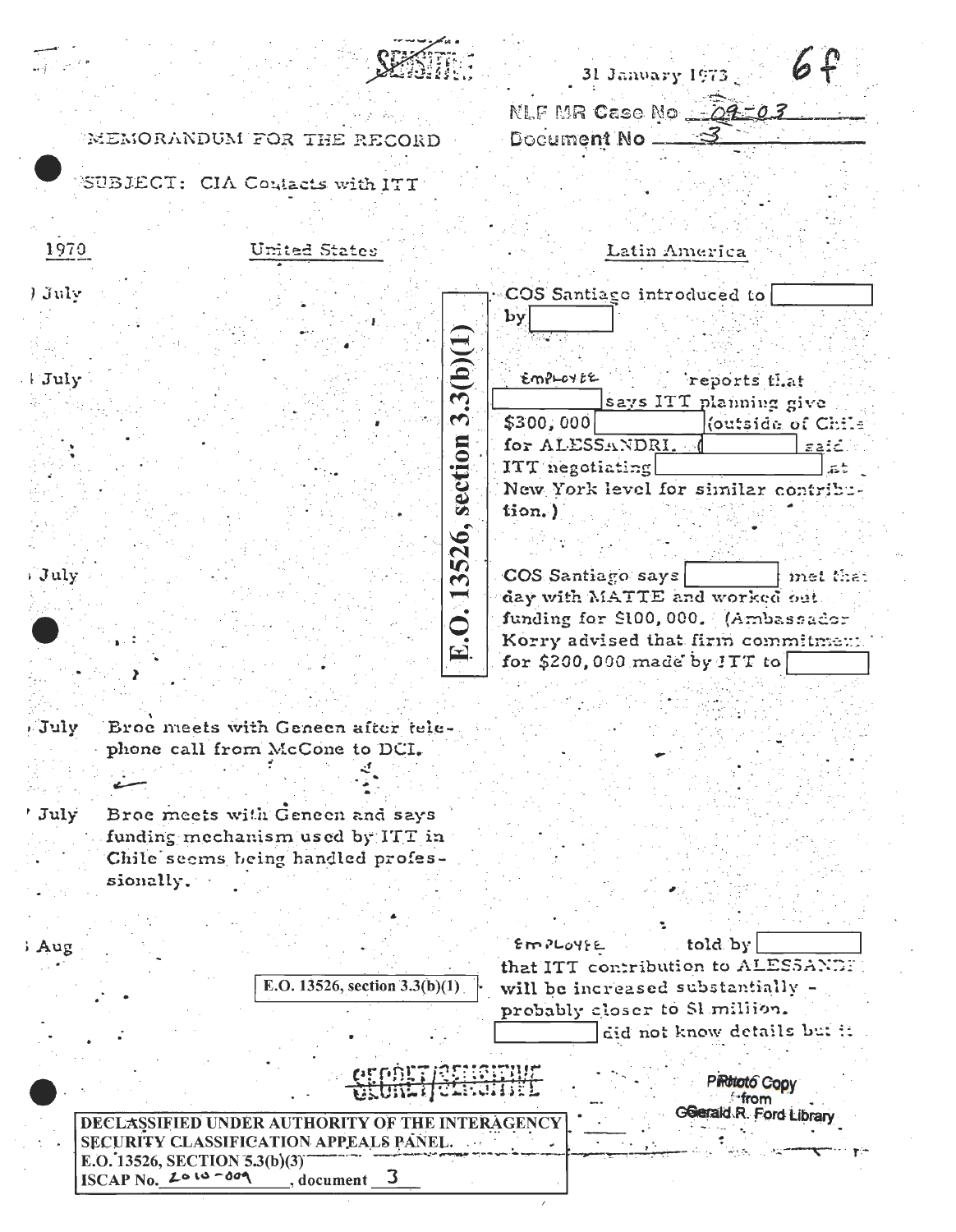|       | United States                                      | Letin America                                                    |
|-------|----------------------------------------------------|------------------------------------------------------------------|
|       |                                                    | was his understanding that "the PTT                              |
|       |                                                    | campaign had high level Washington                               |
|       |                                                    | clearance."                                                      |
|       |                                                    |                                                                  |
| 5 Aug |                                                    | COS Santiago with<br>who niet                                    |
|       |                                                    | previous day with<br>to recon-                                   |
|       |                                                    | firm offer of \$250,000 to be deposited                          |
|       |                                                    | sin                                                              |
|       | 3(b)(1)                                            | also had contributed<br>said                                     |
|       |                                                    | but on disappointing scale.                                      |
|       |                                                    | made small contribution.                                         |
|       | بما                                                | offered good will                                                |
|       |                                                    | and thus far no more. (COS askes                                 |
|       |                                                    | to prevail on New York off:                                      |
|       | section                                            | to make \$100,000 available to PN wi-                            |
|       |                                                    | another non-specified channel. CC5                               |
|       | $\ddot{\bullet}$                                   | reiterated to<br>about U.S.                                      |
|       | 52                                                 | hands off posture.)                                              |
|       | S                                                  |                                                                  |
|       |                                                    |                                                                  |
| : Aug |                                                    | EMPLOYEE<br>met with                                             |
|       |                                                    | who said \$250,000 was deposited                                 |
|       | $\blacktriangleright$                              | 3 August for ALESSANDRI.                                         |
|       |                                                    | provided info about Chilean political.<br>military developments. |
|       |                                                    |                                                                  |
|       |                                                    |                                                                  |
| Aıg   | 40 Committee Meeting: Attorney General Mitchell    |                                                                  |
|       | asked if U.S. industry was participating in the    |                                                                  |
|       | clections. Mr. Eroe replied that he understood     |                                                                  |
|       | they were but their, efforts were covert and inde- |                                                                  |
|       | pendent of USG involvement.                        |                                                                  |
|       |                                                    |                                                                  |
|       |                                                    |                                                                  |
|       |                                                    |                                                                  |
|       |                                                    | COS Santiago told by<br>that                                     |
|       |                                                    | <b>SOLREL</b>                                                    |
|       |                                                    | 3(b)(1)<br>that day and was going to propose to                  |
| Aug   |                                                    | his ITT superiors that ITT fund                                  |
|       |                                                    | $$100,000$ to the PN                                             |
|       |                                                    |                                                                  |
|       |                                                    | $\overline{2}$                                                   |
|       |                                                    | $\mathbf{13}$<br>COS Santiago met with<br>who                    |
| Aug   |                                                    | Q<br>saidthe had told soute                                      |
|       |                                                    | ITT willing subsidize PN through                                 |
|       | PEPDER IQUARITARIO                                 |                                                                  |
|       | Ordneiforgeith                                     | <b>Photo Copy</b><br>from.                                       |
|       |                                                    | <b>CGerald R. Ford Library</b>                                   |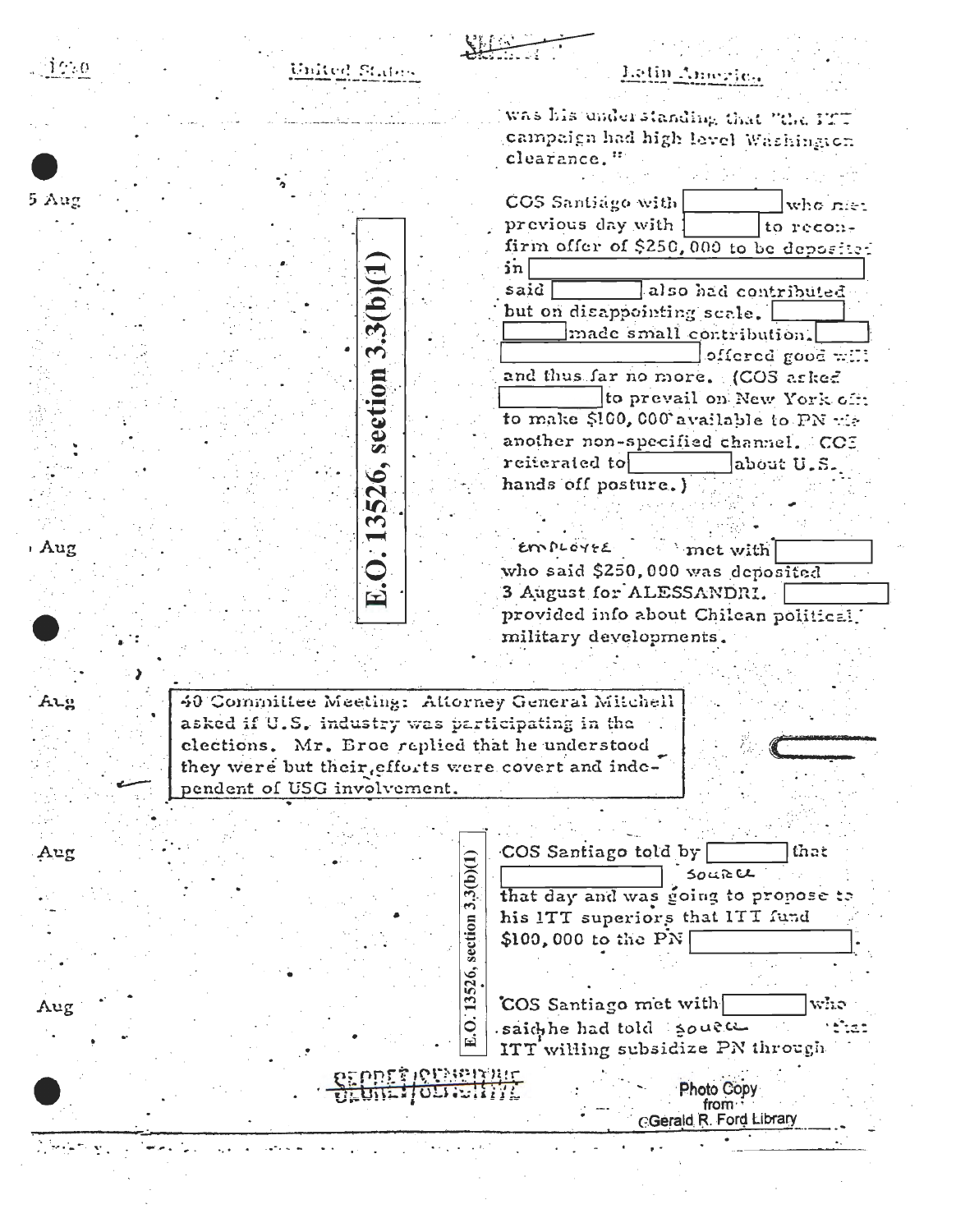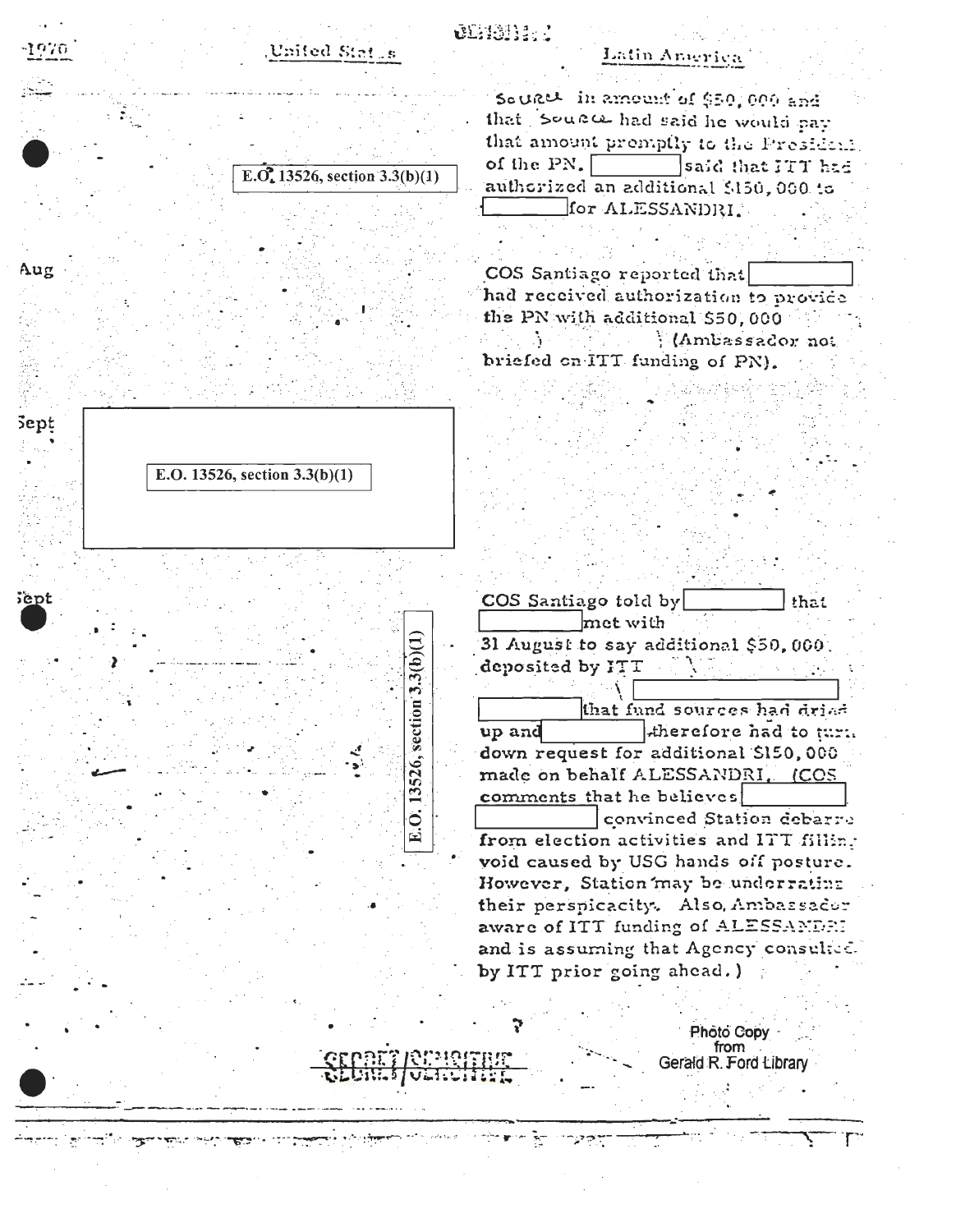

E.O. 13526, section 3.3(b)(1)

Employee Sept Headquarters asked to disabuse  $\Omega$ Embassy and Washington involvement in any kind of plan to deny Allende the Presidency.

Sept

Sept

Emproyee treports\_highlights of report sent to his superiors in New York about Chile situation.



EMPLOYEE reports said that after meeting in New York. attended by top people in ITT. Kennecott, Anaconda, and First National City Bank, Messrs McCere and Geneen scheduled meet 10 Sept with Vice President Agnew, Defense Secretary Laird and Mendel Rivers. and possibly with others. Purpese of meeting bring pressure on State to

> Photo Copy from Gerald R. Ford Library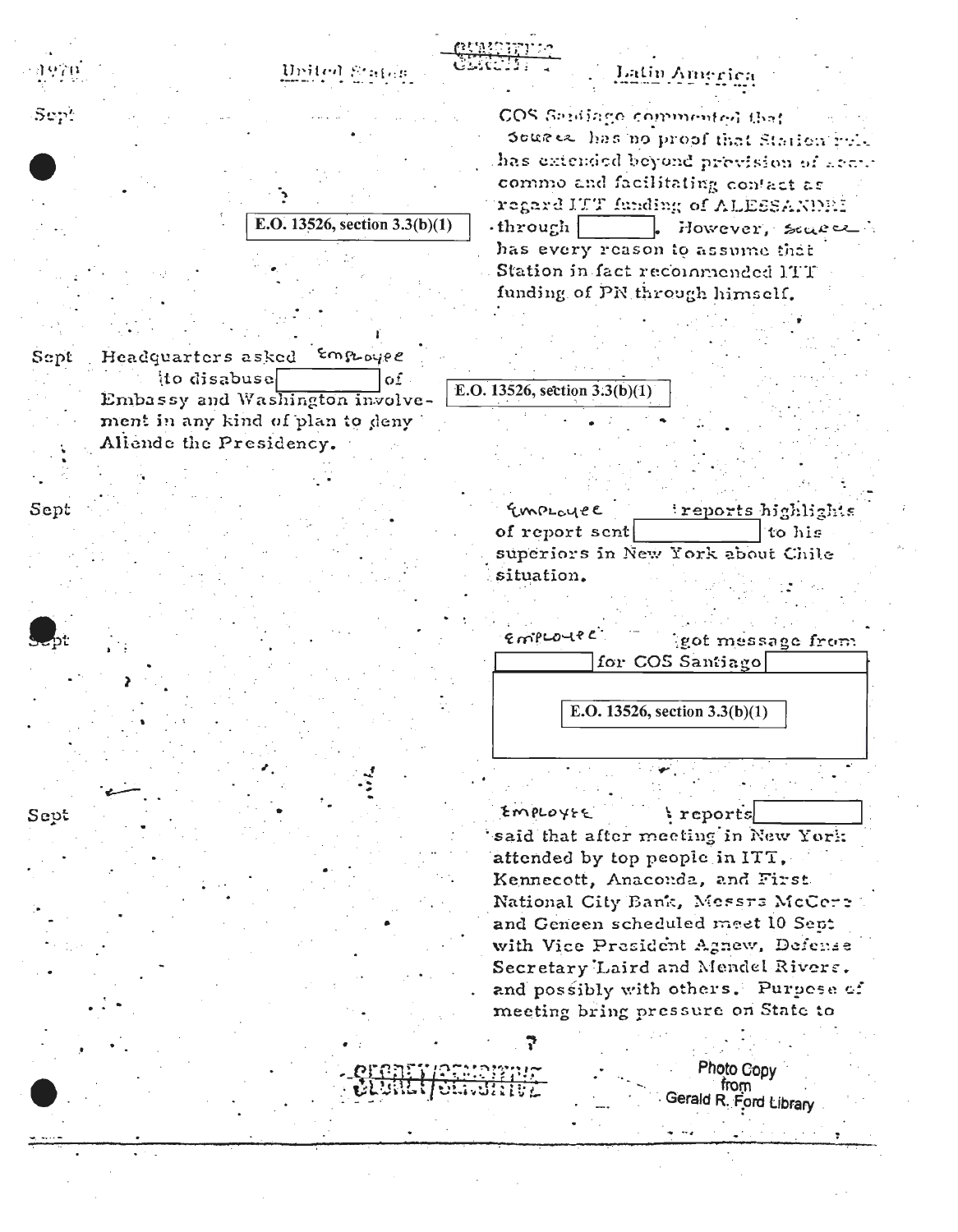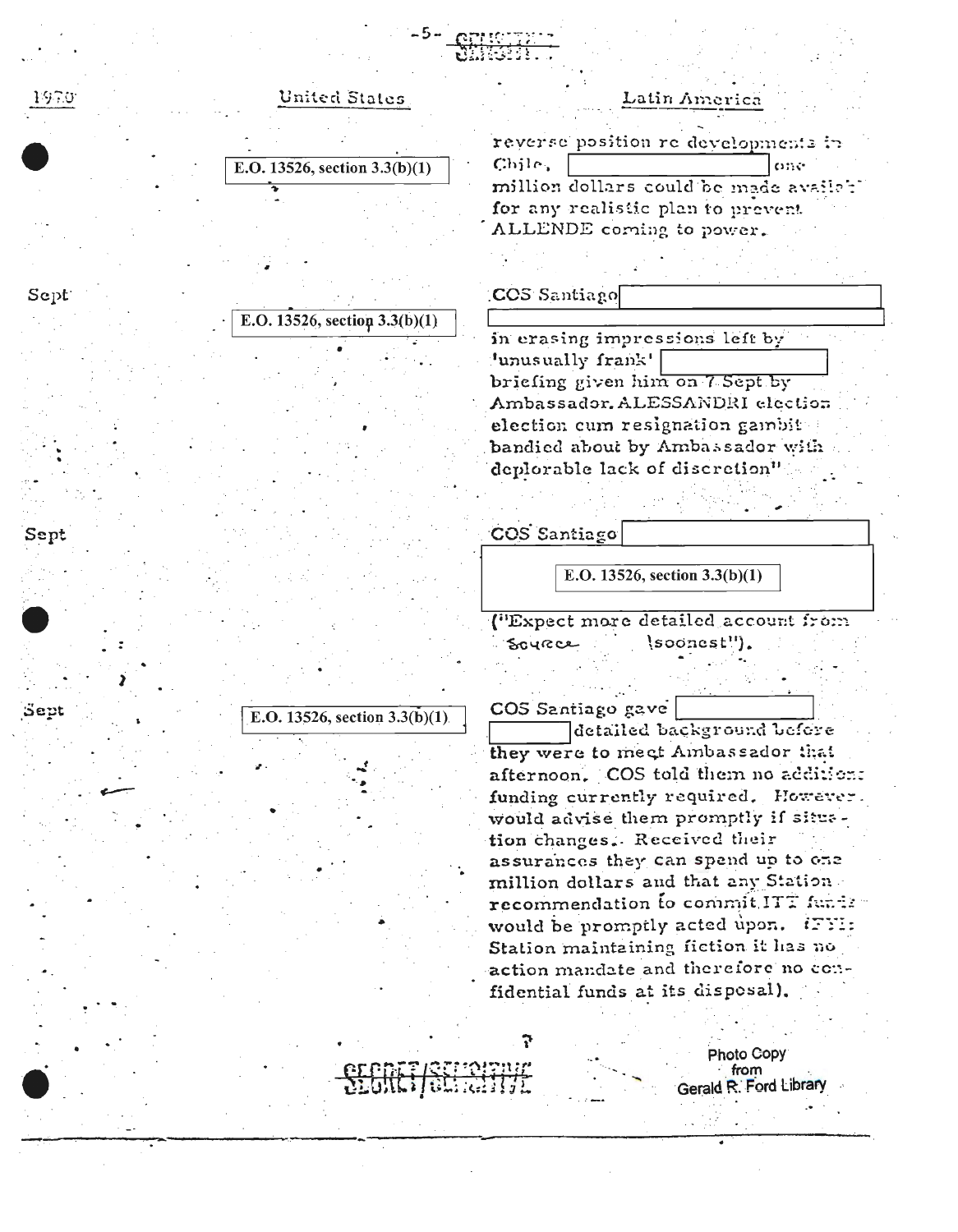

## Lutin America

## United Status

Merriam invited Broe to lunch. Broe gave him a general assessment of the situation with no zeference to economic situation.

1970

Sept

| Sept |                  |                                                                                                                      |                    | COS Santiago reports that through                                                                                                                                                                  |
|------|------------------|----------------------------------------------------------------------------------------------------------------------|--------------------|----------------------------------------------------------------------------------------------------------------------------------------------------------------------------------------------------|
|      |                  | E.O. 13526, section $3.3(b)(1)$ .                                                                                    |                    | the                                                                                                                                                                                                |
|      |                  |                                                                                                                      |                    | Ambassador and DCM generally awar<br>of Kissinger's (reflecting President a<br>reactions in aftermath of 4 September<br>elections and, of course, are fully<br>conversant with Department of State |
|      |                  |                                                                                                                      | position.          |                                                                                                                                                                                                    |
| Sept |                  | E.O. 13526, section $3.3(b)(1)$                                                                                      | twouse             | told<br>that latter had received call from                                                                                                                                                         |
|      |                  |                                                                                                                      | for Santiago.      | DCOM Santiago ("urgently needed new<br>gold balls") and leaving immediately                                                                                                                        |
| Sept |                  |                                                                                                                      | DCOS Santiago told | $\mathbb{R}$ and $\mathbb{R}$                                                                                                                                                                      |
|      |                  | E.O. 13526, section $3.3(b)(1)$                                                                                      |                    | he returning to Buenos Aires from<br>where will report to New York about<br>talk with Ambassador who asked ITT                                                                                     |
|      |                  |                                                                                                                      | Chile.             | help in persuading certain U.S. firm.<br>to help worsen economic situation in                                                                                                                      |
|      |                  |                                                                                                                      |                    |                                                                                                                                                                                                    |
| Sept |                  | Broe met with Gerrity in New York<br>and discussed necessity for U.S.                                                |                    |                                                                                                                                                                                                    |
|      |                  | firms with Chilean interests to do<br>everything possible to disrupt Chilean<br>economy and put pressure on economic |                    |                                                                                                                                                                                                    |
|      | situation there. |                                                                                                                      |                    |                                                                                                                                                                                                    |
|      |                  |                                                                                                                      |                    | Photo Copy                                                                                                                                                                                         |
|      |                  |                                                                                                                      |                    | $\therefore$ from<br>Gerald R. Ford Library                                                                                                                                                        |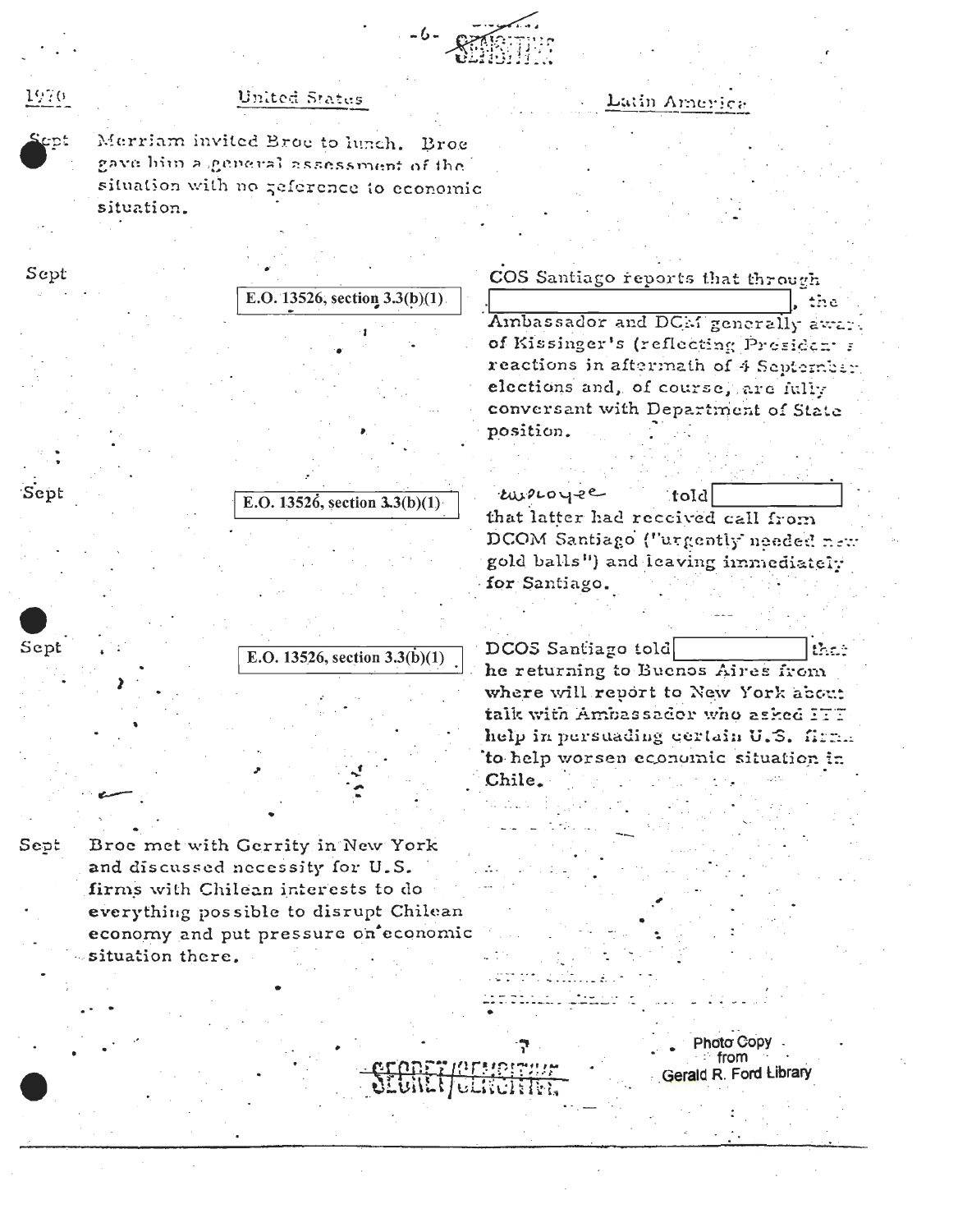|            |                                                                                                                          | <b>NATIONAL PROPERTY</b>                        |
|------------|--------------------------------------------------------------------------------------------------------------------------|-------------------------------------------------|
| 970        | United States                                                                                                            | Latin America                                   |
| Det        | Merriam called Broe on Chilean situa-<br>tion. Broe reviewed situation and urged<br>economic pressure be put on Allende. |                                                 |
|            |                                                                                                                          |                                                 |
| <b>Oct</b> | Merriam invited Broe to lunch. Boe<br>reviewed the situation with him.                                                   |                                                 |
|            |                                                                                                                          |                                                 |
| <b>Oct</b> | E.O. 13526, section $3.3(b)(1)$                                                                                          | COS Santiago briefed<br>and specifically denied |
|            |                                                                                                                          | Station in touch with General VIAUX             |
|            |                                                                                                                          | (in answer to somewhat leading                  |
|            |                                                                                                                          | question) or interested in his plans            |
|            |                                                                                                                          | except in context of collecting intel-          |
|            |                                                                                                                          | ligence. Both expressed concern                 |
|            |                                                                                                                          | over Latin American ramifications.              |
|            |                                                                                                                          | of Allende victory and convinced                |
|            |                                                                                                                          | Allende will move fast against ITT              |
|            |                                                                                                                          | interests.                                      |
|            |                                                                                                                          |                                                 |
|            | E.O. 13526, section $3.3(b)(1)$                                                                                          | General SCHNEIDER                               |
|            |                                                                                                                          | gravely injured when attacked while             |
|            |                                                                                                                          | leaving residence.                              |
|            |                                                                                                                          |                                                 |
|            |                                                                                                                          |                                                 |
| Jct        | E.O. 13526, section $3.\overline{3(b)(1)}$ .                                                                             | reported that Army has                          |
|            |                                                                                                                          | taken over Investigaciones and Genera.          |
|            |                                                                                                                          | Cheyre in charge.                               |
|            |                                                                                                                          |                                                 |
| 71         |                                                                                                                          |                                                 |
|            |                                                                                                                          | E.O. 13526, section $3.3(b)(1)$                 |
| ust        | told Employee<br>that he.                                                                                                |                                                 |
|            | Source and empt would meet together                                                                                      |                                                 |
|            | in New York o/a 16 August.                                                                                               |                                                 |
|            |                                                                                                                          |                                                 |
| Aug        | to say problems                                                                                                          | E.O. 13526, section $3.3(b)(1)$                 |
|            | brewing for ITT in Chile and that ITT                                                                                    |                                                 |
|            | "people in New York beginning suspect                                                                                    |                                                 |
|            | roof about to cave in on them in Chile.                                                                                  |                                                 |
|            |                                                                                                                          | Photo Copy                                      |
|            |                                                                                                                          | from.<br><u> PENSISIN</u>                       |
|            | <b>CEQUEL COMANDEL</b>                                                                                                   | Gerald R. Ford Library                          |
|            |                                                                                                                          |                                                 |
|            |                                                                                                                          |                                                 |
|            |                                                                                                                          |                                                 |
|            |                                                                                                                          |                                                 |